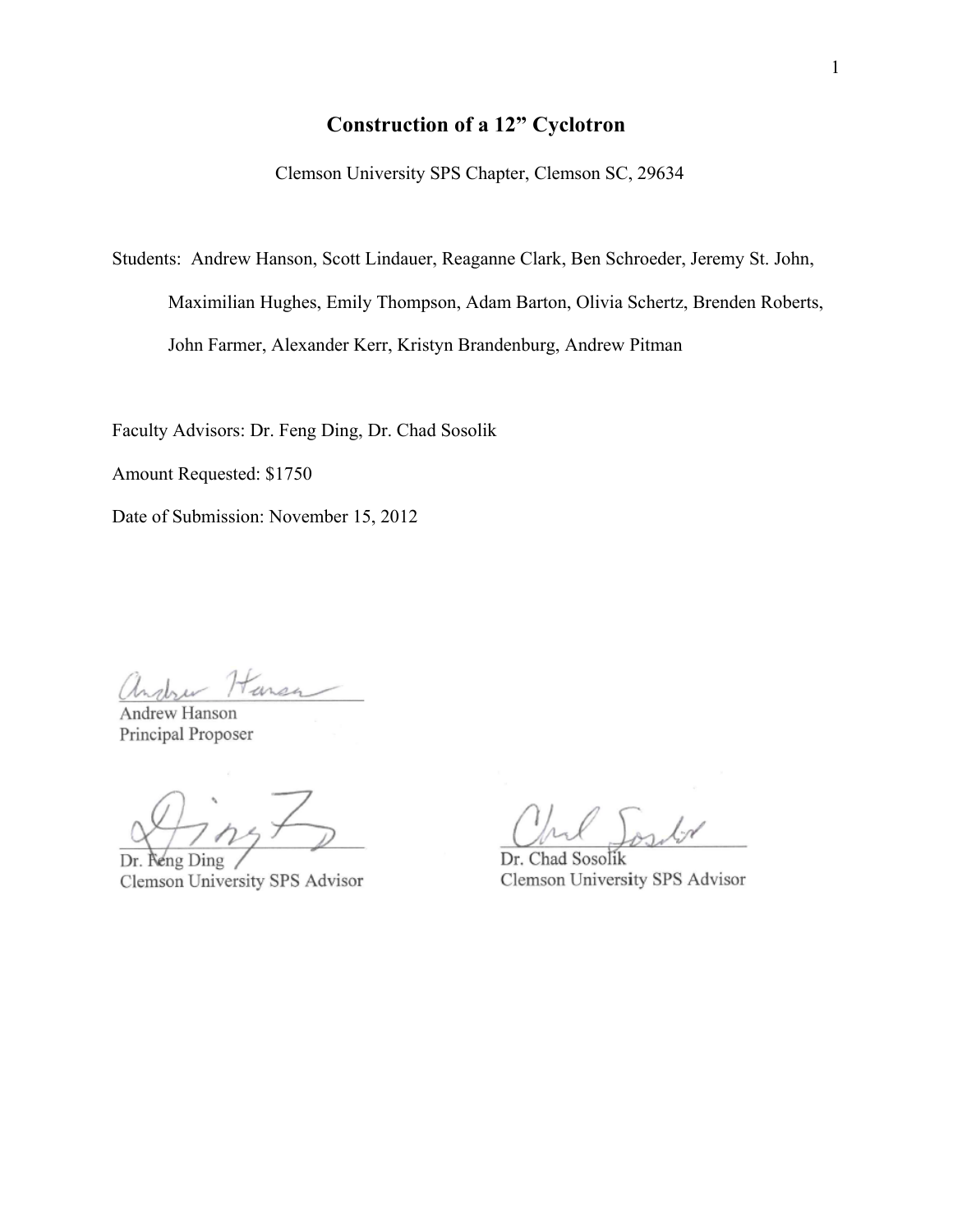### **Abstract:**

Our chapter proposes to design and construct a 12" cyclotron. The design and construction process will be split over multiple semesters to offset costs and allow more students the opportunity to participate. The final product will be a fixture of our physics department for future undergraduate research, education, and outreach.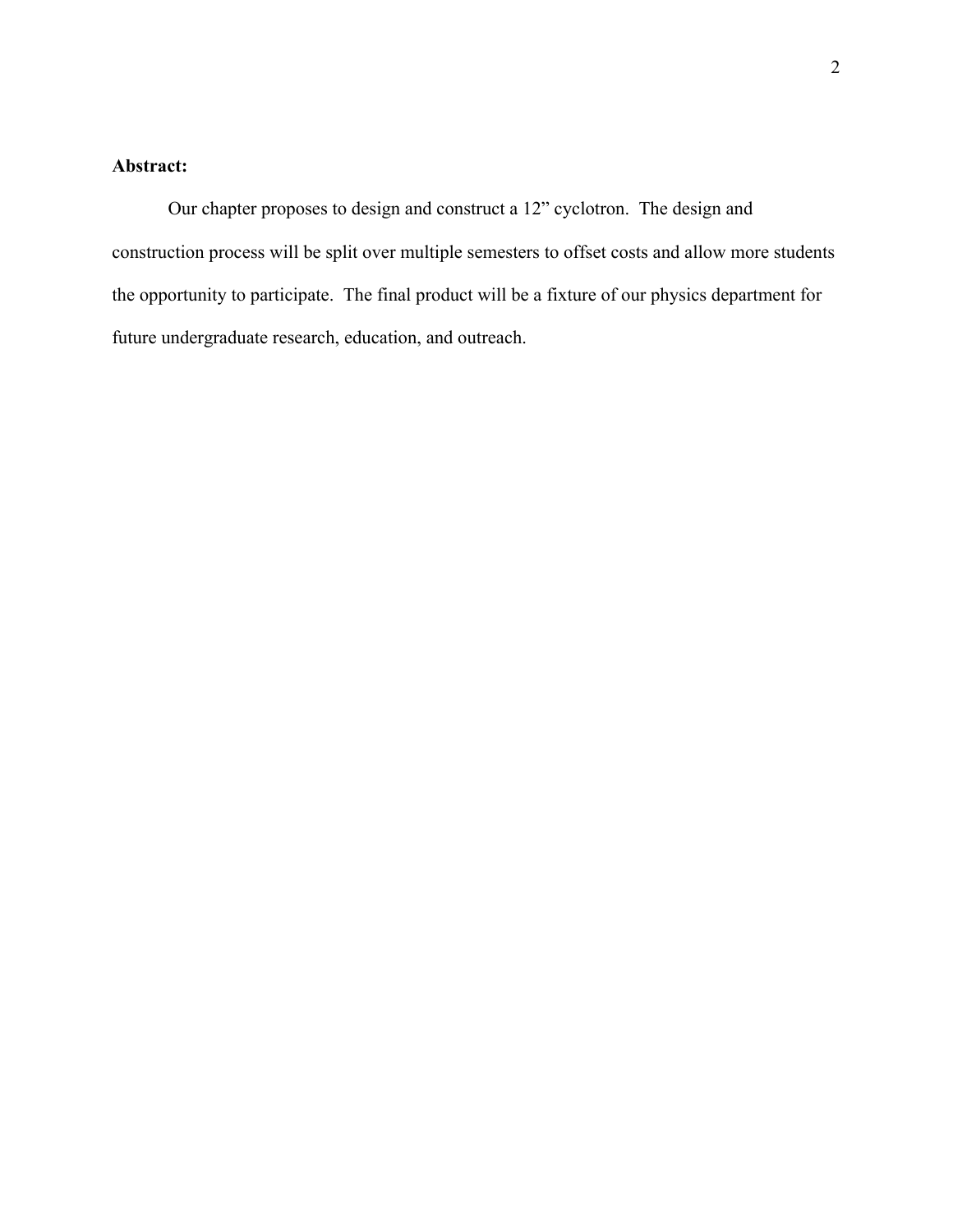#### **Statement of the Activity:**

#### Background and Relation to the Clemson SPS Chapter Objectives:

The cyclotron was one of the major workhorses of atomic physics in the mid-twentieth century and is still used in medicine due to its high ion energy relative to its size. Because of the spherical path it accelerates ions along, a 9" cyclotron can obtain maximum ion energies of 184 keV or more and a 12" can reach 800 keV [1]. Furthermore, a very barebones 6" cyclotron was able to be built from scratch for under \$1000 using hand-made or second-hand components [2], showing that such an undertaking is possible on a limited budget.

The Clemson University physics department has a strong departmental background in atmospheric physics, astrophysics, and quantum physics but fewer opportunities in particle or accelerator physics. As such, the Clemson University chapter of the Society of Physics Students hopes to construct a 12" cyclotron. While mainly targeted at physics undergraduates, the opportunity would be available to any interested undergraduates through a Creative Inquiry research program over several semesters in the hopes that it will attract undergraduates from other majors to develop an interest in physics. The benefits of building a cyclotron from scratch are many. The designing of the device relies on the application of electromagnetism, particle physics, and quantum mechanics, allowing students to further their understanding of basic concepts and observe some of the difficulties in applying them in the real-world. The construction stage would teach many of the engineering principles and techniques necessary for experimental physics as well as electronics and computer programming. Throughout the entire undertaking, those involved would also learn about the field of accelerator physics. The final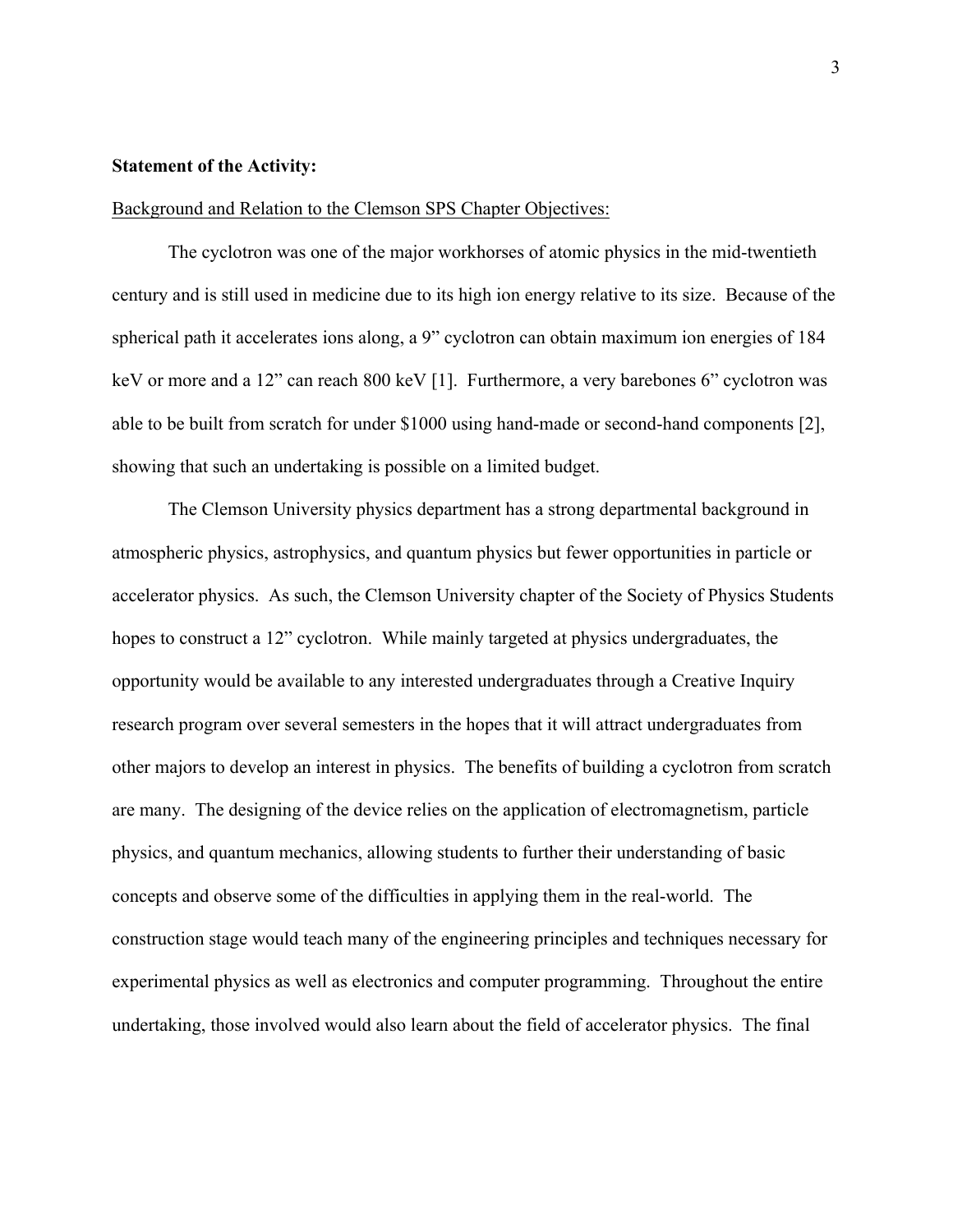product will also serve as a tool for further research as well as in teaching and demonstrating the principles of accelerator physics and electromagnetism.

#### Schedule of Planned Activity:

As mentioned, the plan is to develop the cyclotron in several phases with each phase spanning an academic semester. In the first phase (Spring 2013 semester), the focus will be on studying the theory behind the cyclotron construction and on determining the most cost efficient methods of obtaining materials and construction. Several aspects will go into this.

To keep costs minimal, the first goal will be to determine the minimal parameters required for each component in order for the overall system to work. During this time, the focus will be on the theory behind the mechanics of the cyclotron, and previous groups' attempts at cyclotron construction.

The next objective will be pricing components once the necessary working parameters are determined. A legitimate option for some components is to build them from scratch, so these options will be researched and heavily considered in regards to cost versus time [3].

There will be money set aside by Clemson University for the purchase of an electromagnet; however, we will only be able to afford to repurpose a used one or else acquire one through liquidation or surplus. As such, it is uncertain when a suitable magnet will be found and purchased. If we are awarded this grant, the money will be put towards the systems not directly based around the specific magnet. These systems include the vacuum system, the ion source, the water cooling system, the RF signal generator, and construction of the copper D's.

By the end of the spring 2013 academic semester, all the non-magnet-specific systems should be completed. If a magnet has or has not been located, then this will be noted in the interim report.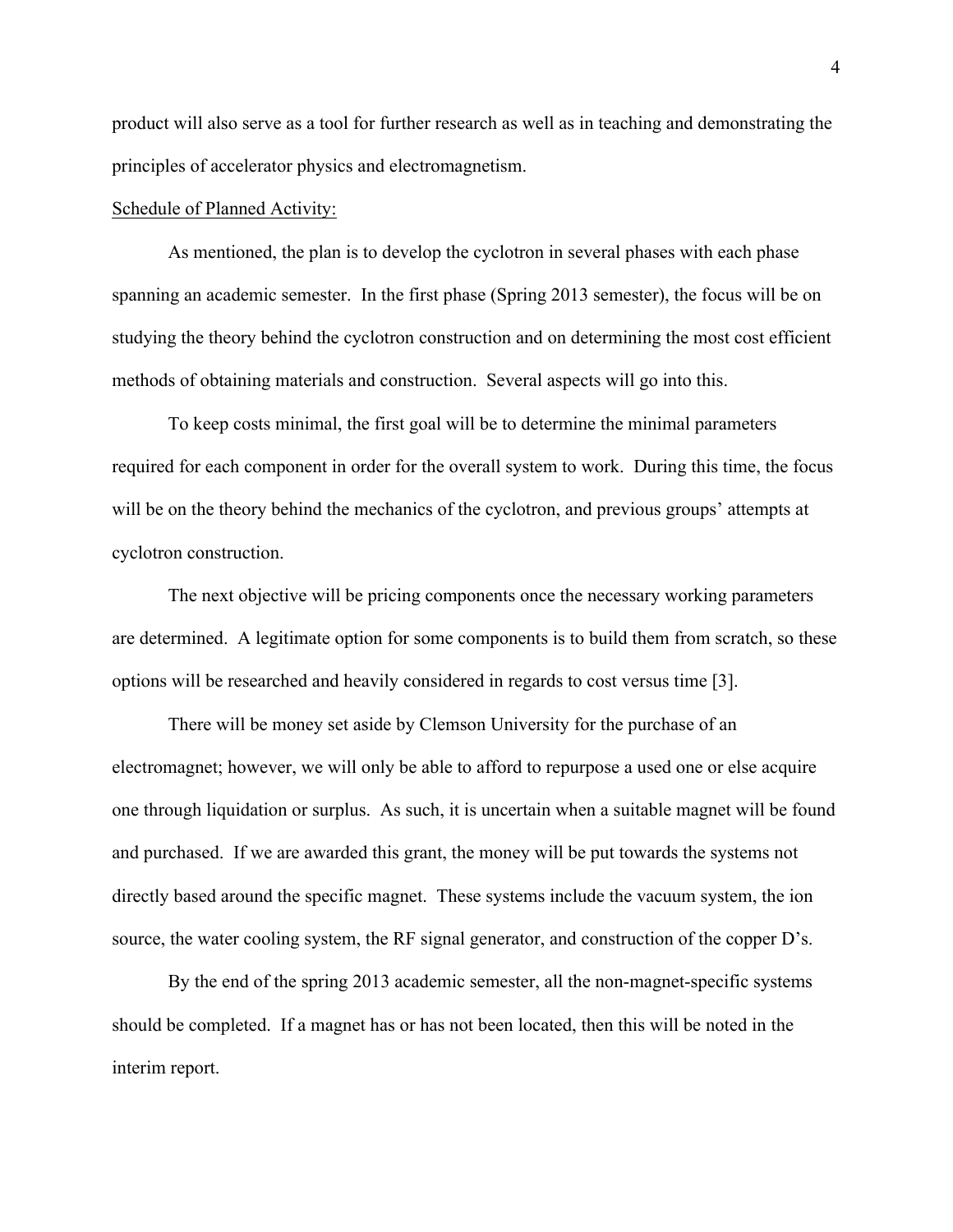If no magnet has been found during the spring semester, the search will continue during the summer with one located and shipped by the beginning of the fall 2013 academic semester.

Upon returning in the fall, phase two will commence with the focus on the main assembly process. In the fall semester, a small sum of money will be provided by Clemson University towards the support structure for the overall rig and the components directly related to the electromagnet. After the electromagnet is operational, work will focus on the computer control systems necessary to have all the systems interact appropriately as well as the data acquisition system. Finally, a long stage of calibration should take a significant portion of the fall semester.

By then end of the fall 2013 academic semester, our goal is to have all of the individual systems operational and a control system in place. If all goes well, calibrations should be far enough along to carry out at some live test-runs, with the optimal scenario being that the cyclotron is fully operational.

#### Bibliography:

[1] "Rutgers Cyclotron." Rutgers University, Web. 4 Nov 2012.

<http://www.physics.rutgers.edu/cyclotron/welcome.shtml>.

[2] Niell, Fred. "Fred's World of Science, Cyclotron I." 20 Aug 2001. Web. 15 Nov 2012. <http://www.niell.org>

[3] Niell, Fred. "Effective Scientific Equipment Procurement Strategies: Building on a Budget." Small Cyclotron Conference 2010. Houghton College, Houghton, NY. Web. 15 Nov 2012. <http://cyclotronconference.org/presentations/Scientific%20Equipment%20Procurement.pdf>